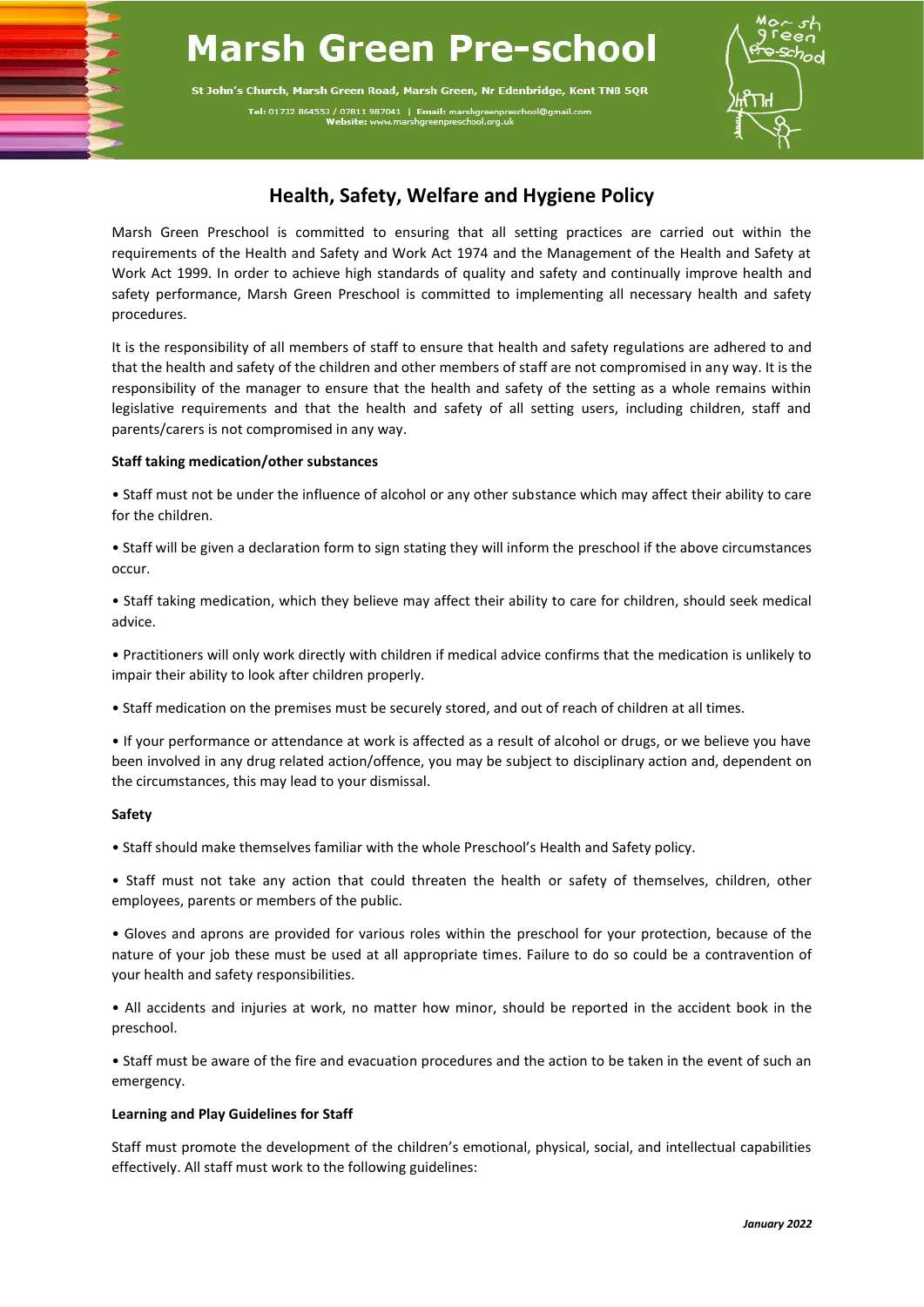• Staff must communicate with children in an appropriate manner i.e. ensure language used is appropriate to child's age, abilities and background. Be a good listener and always make time for the children to talk.

• Staff must be welcoming, warm, caring and understanding. Be positive and respectful of children of all backgrounds and abilities, and give praise and encouragement where appropriate.

• Be honest, straightforward, consistent and fair and build a framework in which the child learns to trust the adults in the play environment.

• Encourage the children to try new activities and to put forward their own ideas, creating an atmosphere of mutual respect in a safe environment.

• Respect the child's opinions and views and show that you value what they have to say.

• Any beliefs or ideas that come into conflict with the Equality, Diversity and Inclusion Policy must be challenged.

• Help children to learn to distinguish right from wrong and help them to respect the feelings of others.

• Provide an interesting and stimulating balance of activities, allowing for more active play and relaxing activities wherever possible.

• Develop positive relationships with parents/guardians by talking to them when they deliver/collect their children and provide them with information about their time in the setting.

#### **Sick Child Guidelines for Staff**

If a child becomes ill during the day, the following guidelines should be followed:

• Make the child as comfortable as possible. A blanket is available and must be laundered when used.

• Contact parent/guardian using emergency contact telephone numbers on child's registration form and ask for the child to be collected as soon as possible.

• Keep other children away from the sick child, in case of infection.

• If a child has vomited, inform the Manager who will make the necessary cleaning arrangements.

• Each child brings spare clothes should the child need changing. Another member of staff must be aware of the situation and be in the vicinity but allowing some privacy for the child.

• Protective items will be worn when dealing with this procedure

• Staff should wash hands after contact with the sick child.

• The preschool will follow medical advice and the procedures related to infectious, notifiable and communicable diseases.

• If an ambulance is required, the staff will phone 999 so arrangements can be made to meet it.

• If necessary ring for another member of nursery staff to assist.

• Ring child's parents to inform them of the situation and if possible which hospital the child is being taken to.

• A member of staff needs to accompany the child to the hospital. Remember to take the child's information form.

• Where parental permission is required in the case of a medical emergency, staff must check the child's registration documents where details of such parental consent will be found.

• Inform the manager, Rebecca Shipp and the chair of trustees, Alex Thurman